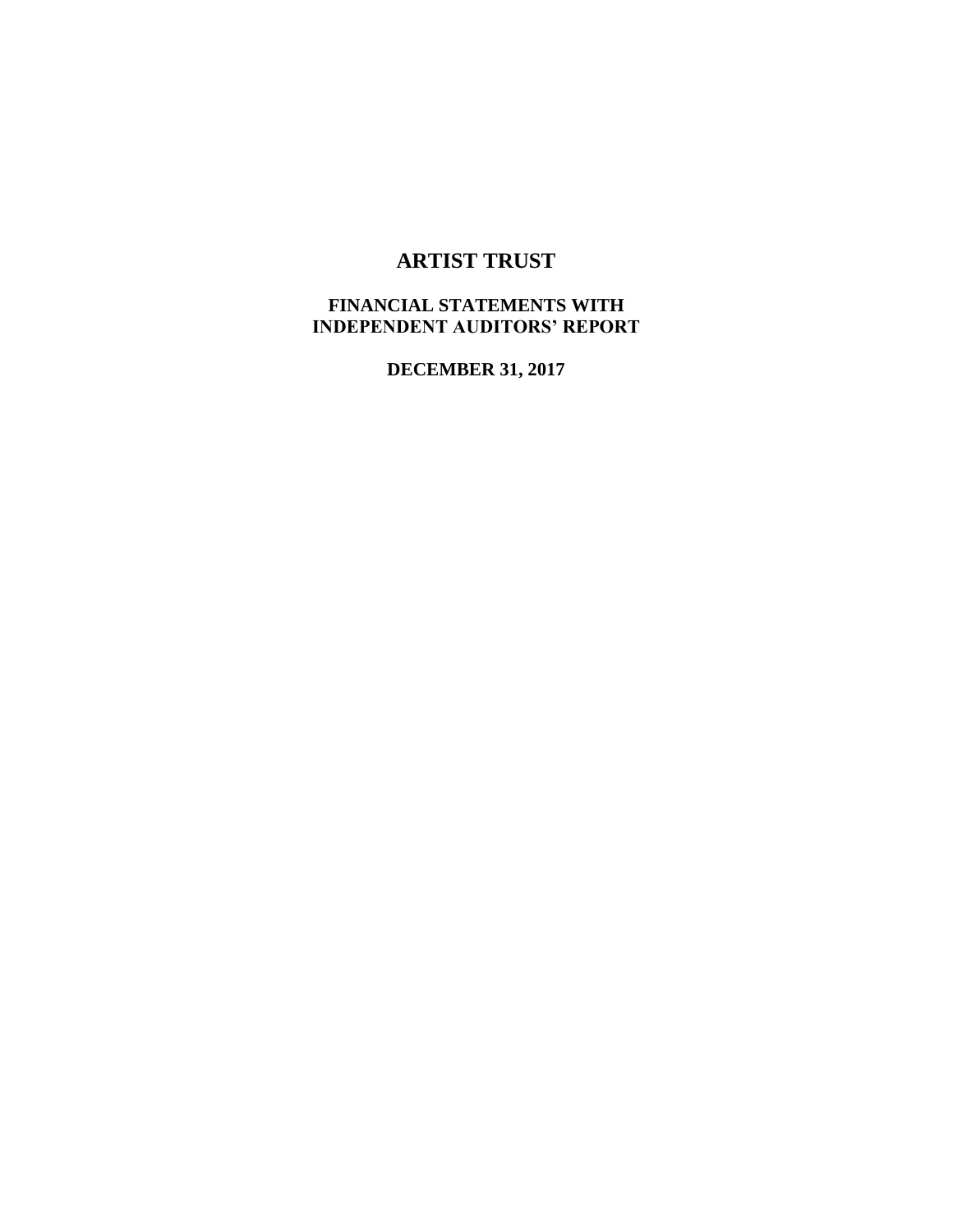

#### **INDEPENDENT AUDITORS' REPORT**

To the Board of Trustees Artist Trust Seattle, Washington

We have audited the accompanying financial statements of Artist Trust (a nonprofit organization), which comprise the statement of financial position as of December 31, 2017, and the related statements of activities, functional expenses, and cash flows for the year then ended, and the related notes to the financial statements.

#### *Management's Responsibility for the Financial Statements*

Management is responsible for the preparation and fair presentation of these financial statements in accordance with accounting principles generally accepted in the United States of America; this includes the design, implementation, and maintenance of internal control relevant to the preparation and fair presentation of financial statements that are free from material misstatement, whether due to fraud or error.

#### *Auditors' Responsibility*

Our responsibility is to express an opinion on these financial statements based on our audit. We conducted our audit in accordance with auditing standards generally accepted in the United States of America. Those standards require that we plan and perform the audit to obtain reasonable assurance about whether the financial statements are free from material misstatement.

An audit involves performing procedures to obtain audit evidence about the amounts and disclosures in the financial statements. The procedures selected depend on the auditor's judgment, including the assessment of the risks of material misstatement of the financial statements, whether due to fraud or error. In making those risk assessments, the auditor considers internal control relevant to the entity's preparation and fair presentation of the financial statements in order to design audit procedures that are appropriate in the circumstances, but not for the purpose of expressing an opinion on the effectiveness of the entity's internal control. Accordingly, we express no such opinion. An audit also includes evaluating the appropriateness of accounting policies used and the reasonableness of significant accounting estimates made by management, as well as evaluating the overall presentation of the financial statements.

We believe that the audit evidence we have obtained is sufficient and appropriate to provide a basis for our audit opinion.

#### *Opinion*

In our opinion, the financial statements referred to above present fairly, in all material respects, the financial position of Artist Trust as of December 31, 2017, and the changes in its net assets and its cash flows for the year then ended in accordance with accounting principles generally accepted in the United States of America.

ones ! associates PLLC, CPAs

Jones & Associates, PLLC CPAs May 19, 2018

TEL 206.525.5170 1701 NE 104th Street Seattle, WA 98125-7646 www.judyjonescpa.com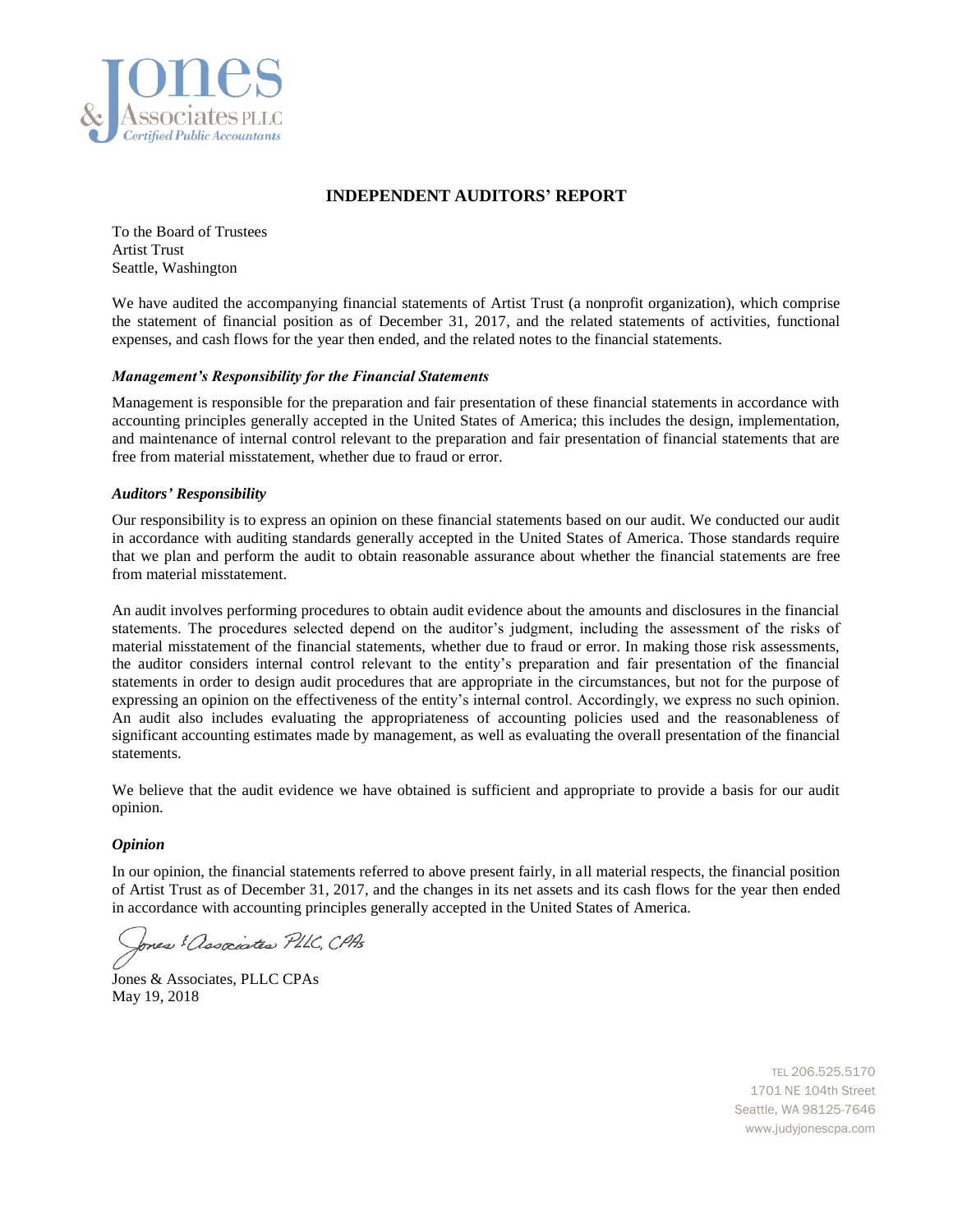## **ARTIST TRUST STATEMENT OF FINANCIAL POSITION DECEMBER 31, 2017**

| <b>ASSETS</b>                                         |                           |           |
|-------------------------------------------------------|---------------------------|-----------|
| Cash and cash equivalents                             | \$                        | 208,085   |
| Pledges and grants receivable                         |                           | 409,916   |
| Prepaid expenses                                      |                           | 18,269    |
| Total current assets                                  |                           | 636,270   |
| Cash and cash equivalents held for long-term purposes |                           | 139,552   |
| Pledges and grants receivable, long-term              |                           | 619,542   |
| Certificate of deposit                                |                           | 105,631   |
| Investments held by The Seattle Foundation            |                           | 1,887,544 |
| Assets held in trust                                  |                           | 178,861   |
| Property and equipment, net                           |                           | 328,123   |
|                                                       | $\boldsymbol{\mathsf{S}}$ | 3,895,523 |
| <b>LIABILITIES AND NET ASSETS</b>                     |                           |           |
| <b>LIABILITIES</b>                                    |                           |           |
| Accounts payable and accrued liabilities              | \$                        | 27,283    |
| Grants payable                                        |                           | 4,000     |
| Deferred revenue                                      |                           | 2,350     |
| Mortgage note payable                                 |                           | 10,527    |
| Total current liabilities                             |                           | 44,160    |
| Mortgage note payable, long-term                      |                           | 185,710   |
| <b>Total liabilities</b>                              |                           | 229,870   |
| <b>NET ASSETS</b>                                     |                           |           |
| Unrestricted                                          |                           |           |
| Undesignated                                          |                           | 493,039   |
| Board designated                                      |                           | 306,564   |
|                                                       |                           | 799,603   |
| Temporarily restricted                                |                           | 1,205,469 |
| Permanently restricted                                |                           | 1,660,581 |
| Total net assets                                      |                           | 3,665,653 |
|                                                       | \$                        | 3,895,523 |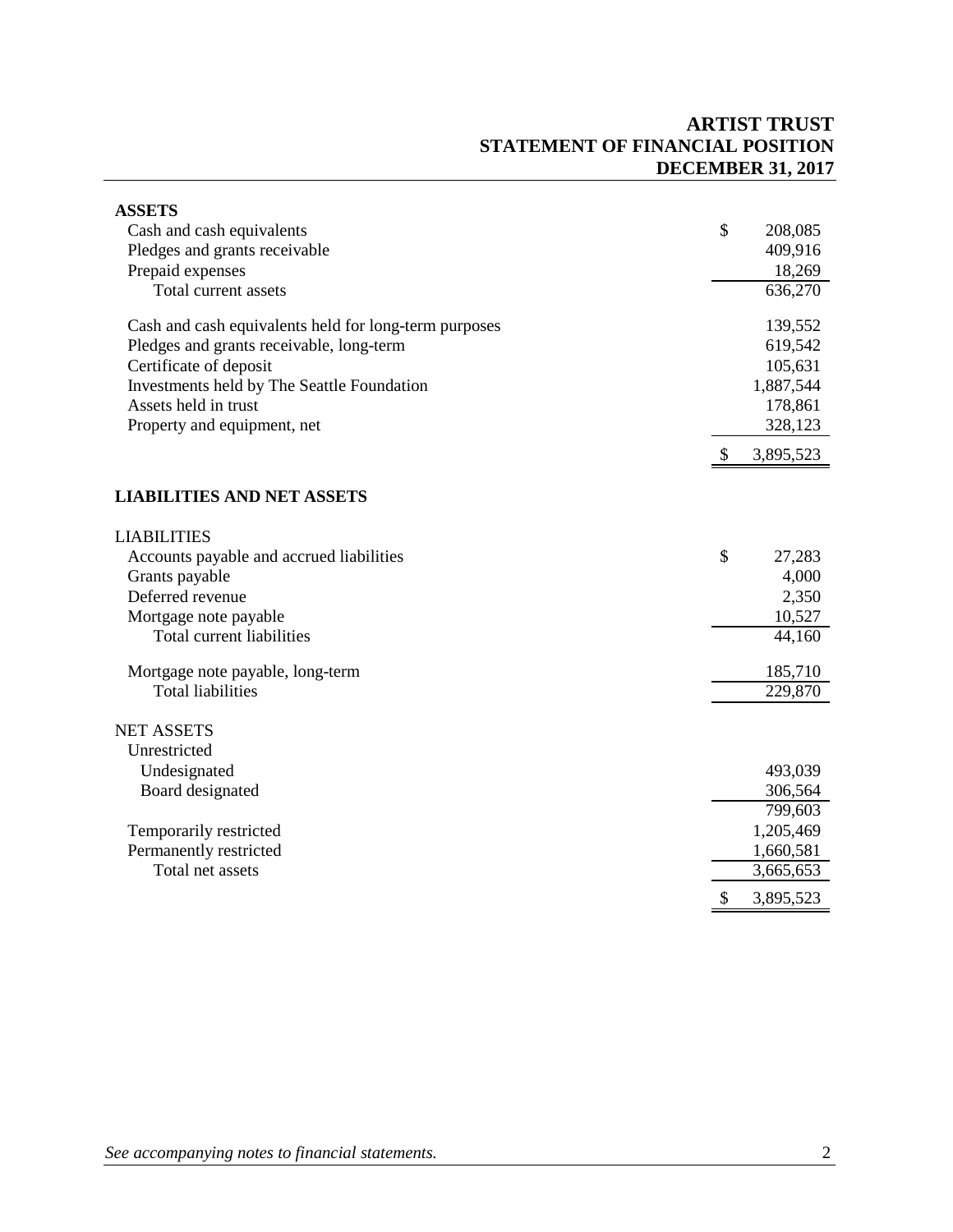## **ARTIST TRUST STATEMENT OF ACTIVITIES YEAR ENDED DECEMBER 31, 2017**

|                                              |               | Temporarily   | Permanently    |             |
|----------------------------------------------|---------------|---------------|----------------|-------------|
|                                              | Unrestricted  | Restricted    | Restricted     | Total       |
| <b>SUPPORT AND REVENUE</b>                   |               |               |                |             |
| Contributions                                | 692,848<br>\$ | \$<br>489,149 | \$             | \$1,181,997 |
| Benefit events, net                          | 380,998       |               |                | 380,998     |
| Grants from government agencies              | 67,780        |               |                | 67,780      |
| In-kind contributions                        | 33,488        |               |                | 33,488      |
| Program income                               | 15,135        |               |                | 15,135      |
| Endowment investment income, net of fees     |               |               | 2,729          | 2,729       |
| Other interest income                        | 434           |               |                | 434         |
|                                              | 1,190,683     | 489,149       | 2,729          | 1,682,561   |
| Net assets released from purpose restriction | 571,844       | (571, 844)    |                |             |
| Total support and revenue                    | 1,762,527     | (82, 695)     | 2,729          | 1,682,561   |
| <b>EXPENSES</b>                              |               |               |                |             |
| Program services                             |               |               |                |             |
| Artist grants                                | 531,626       |               |                | 531,626     |
| <b>Creative Career Center</b>                | 272,035       |               |                | 272,035     |
|                                              | 803,661       |               | $\overline{a}$ | 803,661     |
| Supporting services                          |               |               |                |             |
| Management and general                       | 155,137       |               |                | 155,137     |
| Fundraising                                  | 233,100       |               |                | 233,100     |
| Auction                                      | 166,888       |               |                | 166,888     |
| Total expenses                               | 1,358,786     |               |                | 1,358,786   |
| Change in net assets before gains (losses)   | 403,741       | (82, 695)     | 2,729          | 323,775     |
| <b>GAINS (LOSSES)</b>                        |               |               |                |             |
| Loss on uncollectible promises to give       | (4,881)       |               |                | (4,881)     |
| Transfer of net assets for pledge write off  | 4,500         |               | (4,500)        |             |
| Endowment investment gains                   | 10,431        | 258,577       | 25,876         | 294,884     |
| Distribution from assets held in trust       | 6,400         |               | (6,400)        |             |
| Total gains (losses)                         | 16,450        | 258,577       | 14,976         | 290,003     |
| <b>CHANGE IN NET ASSETS</b>                  | 420,191       | 175,882       | 17,705         | 613,778     |
| <b>NET ASSETS</b>                            |               |               |                |             |
| Beginning of the year                        | 379,412       | 1,029,587     | 1,642,876      | 3,051,875   |
| End of the year                              | 799,603<br>\$ | \$1,205,469   | \$1,660,581    | \$3,665,653 |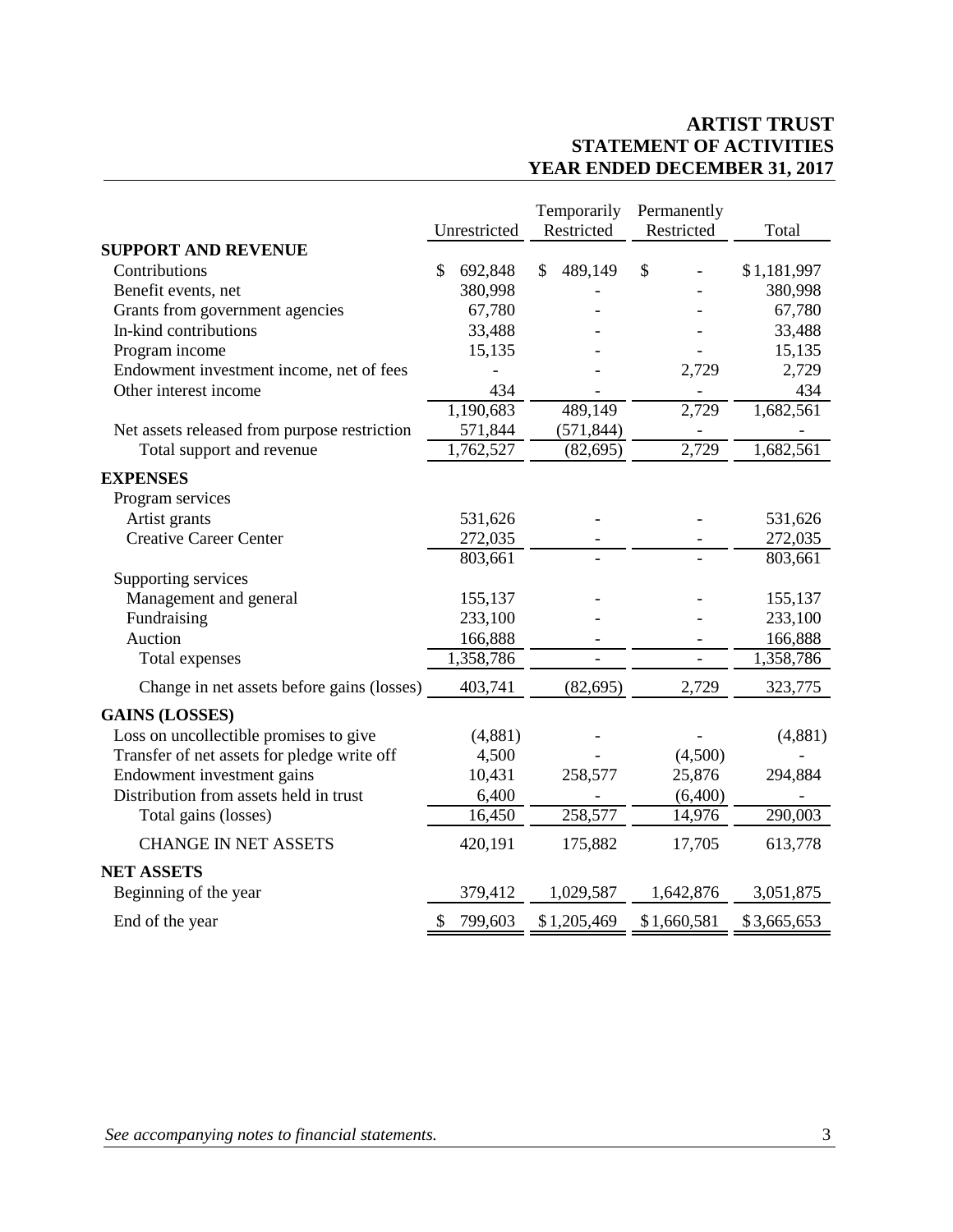### **ARTIST TRUST STATEMENT OF FUNCTIONAL EXPENSES YEAR ENDED DECEMBER 31, 2017**

|                                 |               | <b>Program Services</b> |               |                        | <b>Support Services</b> |                |               |
|---------------------------------|---------------|-------------------------|---------------|------------------------|-------------------------|----------------|---------------|
|                                 |               | Creative                | Total         |                        |                         |                |               |
|                                 | Artist        | Career                  | Program       | Management             |                         |                |               |
|                                 | Grants        | Center                  | Services      | and General            | Fundraising             | Auction        | Total         |
| Salaries and wages              | 100,576<br>\$ | \$<br>136,376           | \$<br>236,952 | $\mathbb{S}$<br>92,583 | \$<br>166,164           | \$<br>52,677   | \$<br>548,376 |
| Payroll taxes                   | 11,594        | 16,033                  | 27,627        | 10,650                 | 18,340                  | 6,023          | 62,640        |
| Employee benefits               | 11,750        | 15,540                  | 27,290        | 14,587                 | 14,437                  | 4,826          | 61,140        |
| Total payroll and related       | 123,920       | 167,949                 | 291,869       | 117,820                | 198,941                 | 63,526         | 672,156       |
| Fellowship awards               | 117,500       |                         | 117,500       |                        |                         |                | 117,500       |
| GAP awards                      | 91,000        |                         | 91,000        |                        |                         |                | 91,000        |
| James W Ray Award               | 80,000        | 3,729                   | 83,729        |                        |                         |                | 83,729        |
| <b>Arts Innovator Award</b>     | 50,000        |                         | 50,000        |                        |                         |                | 50,000        |
| Gar LaSalle                     | 10,000        |                         | 10,000        |                        |                         |                | 10,000        |
| Lifetime Achievement Award      | 10,000        |                         | 10,000        |                        |                         |                | 10,000        |
| <b>Conductive Garboil Grant</b> | 6,000         |                         | 6,000         |                        |                         |                | 6,000         |
| Grant/stipend scholarships      |               | 1,060                   | 1,060         |                        |                         |                | 1,060         |
| Total grant awards              | 364,500       | 4,789                   | 369,289       |                        |                         |                | 369,289       |
| Professional fees               | 11,983        | 43,624                  | 55,607        | 22,624                 | 3,641                   | 29,836         | 111,708       |
| Miscellaneous expenses          | 5,119         | 8,743                   | 13,862        | 4,485                  | 16,491                  | 21,182         | 56,020        |
| Occupancy                       | 4,468         | 15,985                  | 20,453        | 1,322                  | 4,164                   | 18,916         | 44,855        |
| Telecommunications              | 8,033         | 9,839                   | 17,872        | 2,173                  | 3,367                   | 1,995          | 25,407        |
| Depreciation                    | 4,498         | 15,143                  | 19,641        | 1,979                  | 2,968                   |                | 24,588        |
| Supplies and materials          | 3,579         | 2,887                   | 6,466         | 3,358                  | 2,784                   | 8,700          | 21,308        |
| Postage, printing, copying      | 616           |                         | 616           | 274                    | 408                     | 17,977         | 19,275        |
| Travel                          | 4,910         | 3,076                   | 7,986         | 1,102                  | 336                     | 4,756          | 14,180        |
| Total expenses                  | 531,626       | 272,035                 | 803,661       | 155,137                | 233,100                 | 166,888<br>\$. | \$1,358,786   |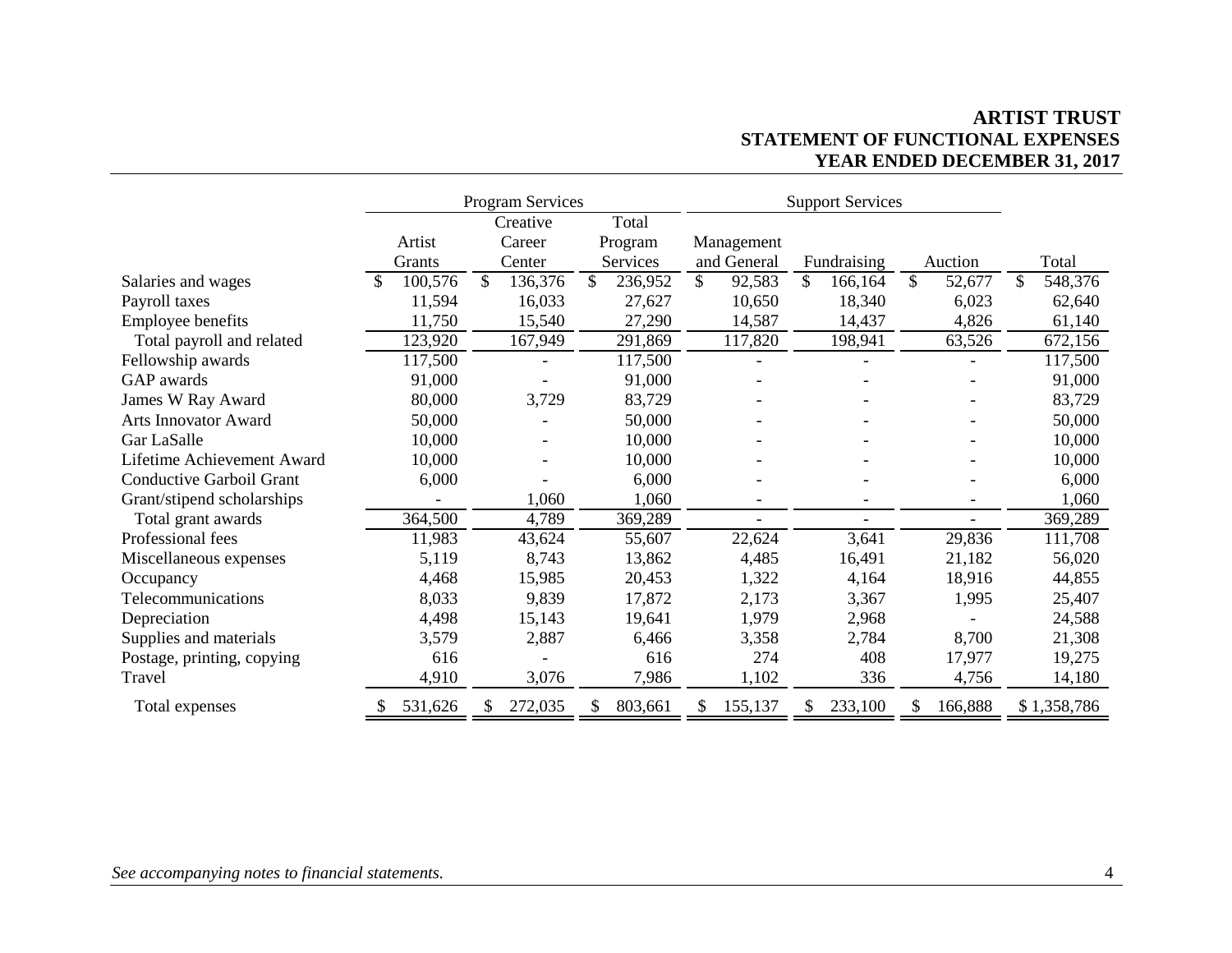## **ARTIST TRUST STATEMENT OF CASH FLOWS YEAR ENDED DECEMBER 31, 2017**

| <b>CASH FLOWS FROM OPERATING ACTIVITIES</b>                 |               |            |
|-------------------------------------------------------------|---------------|------------|
| Cash received from contributions, benefit events and grants | $\mathcal{S}$ | 1,144,992  |
| Cash received from program income                           |               | 17,485     |
| Cash received from interest                                 |               | 434        |
| Cash paid to employees                                      |               | (667, 523) |
| Cash paid to grantees                                       |               | (372, 289) |
| Cash paid to suppliers                                      |               | (270, 676) |
| Cash paid for interest                                      |               | (8,557)    |
|                                                             |               | (156, 134) |
| <b>CASH FLOWS FROM INVESTING ACTIVITIES</b>                 |               |            |
| Sale of certificates of deposit                             |               | 112,013    |
| Endowment investment distributions                          |               | 67,900     |
|                                                             |               | 179,913    |
| <b>CASH FLOWS FROM FINANCING ACTIVITIES</b>                 |               |            |
| Principal payments on lease payable                         |               | (1,877)    |
| Principal payments on mortgage note payable                 |               | (10,089)   |
|                                                             |               | (11,966)   |
|                                                             |               |            |
| NET CHANGE IN CASH AND CASH EQUIVALENTS                     |               | 11,813     |
| <b>CASH AND CASH EQUIVALENTS</b>                            |               |            |
| Beginning of the year                                       |               | 335,824    |
| End of the year                                             | S             | 347,637    |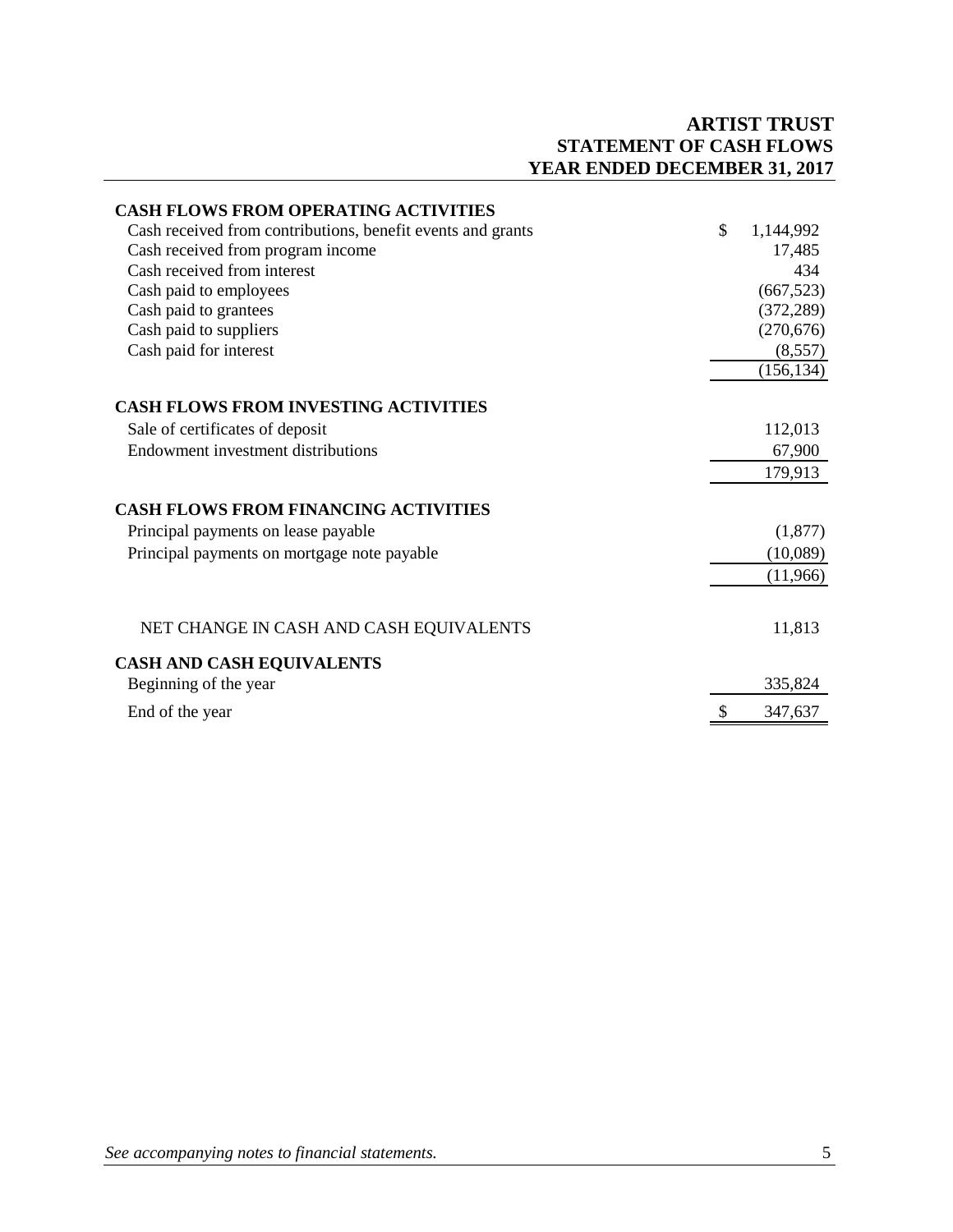### **Note 1 – Nature of Activities and Summary of Significant Accounting Policies**

**Nature of Activities** – Artist Trust is a statewide, nonprofit corporation established in October 1986 to provide support for Washington State artists in all disciplines. Artist Trust raises funds from multiple sources in order to support the individual artist through such programs and services as information services, grant programs, and public education about the work of artists. Artist Trust has invested over \$10 million in grants, resources, and career training to thousands of Washington's most promising and respected musicians, visual artists, writers, dancers, craft artists, filmmakers, crossdisciplinary artists, and more.

**Basis of Accounting and Presentation** – The financial statements of Artist Trust have been prepared on the accrual basis of accounting and report information regarding its financial position and activities according to three classes of net assets: unrestricted net assets, temporarily restricted net assets and permanently restricted net assets.

Unrestricted, undesignated – Net assets which are free of board designations and donor imposed restrictions including all revenues, expenses, gains and losses that are not changes in temporarily or permanently restricted net assets.

Unrestricted, Board designated – Net assets whose use by Artist Trust is limited by Board action consisting of a board designated endowment and a board designated operating reserve. At December 31, 2017 the balance of the board designated endowment was \$225,210 and the balance of the board designated operating reserve was \$81,354.

Temporarily restricted – Net assets whose use by Artist Trust is limited by donor imposed stipulations that either expire by passage of time or that can be fulfilled by actions of Artist Trust pursuant to those stipulations. When a temporary restriction expires, temporarily restricted net assets are reclassified to unrestricted net assets and reported in the statement of activities as net assets released from restriction.

Permanently restricted – Net assets whose use by Artist Trust is limited by donor imposed stipulations that neither expire with the passage of time nor can be fulfilled or otherwise removed by actions of Artist Trust.

**Cash and Cash Equivalents** – For purposes of the statements of cash flows, Artist Trust considers all unrestricted highly liquid investments with an initial maturity of three months or less to be cash and cash equivalents. At December 31, 2017, cash and cash equivalents consist of checking and money market accounts. Artist Trust maintains cash deposits in bank accounts which may exceed federally insured limits during the year. Artist Trust has not experienced any losses in these accounts.

**Pledges and Grants Receivable** – Pledges and grants receivable consist primarily of pledges due from donors and grantors. All balances are unsecured. Unconditional promises to give are recognized as revenue or gains in the period received. Balances that are expected to be collected in more than one year are recorded at the present value of estimated cash flows. An allowance for uncollectible balances has been established by management based upon Artist Trust's historical experience in the collection of balances due.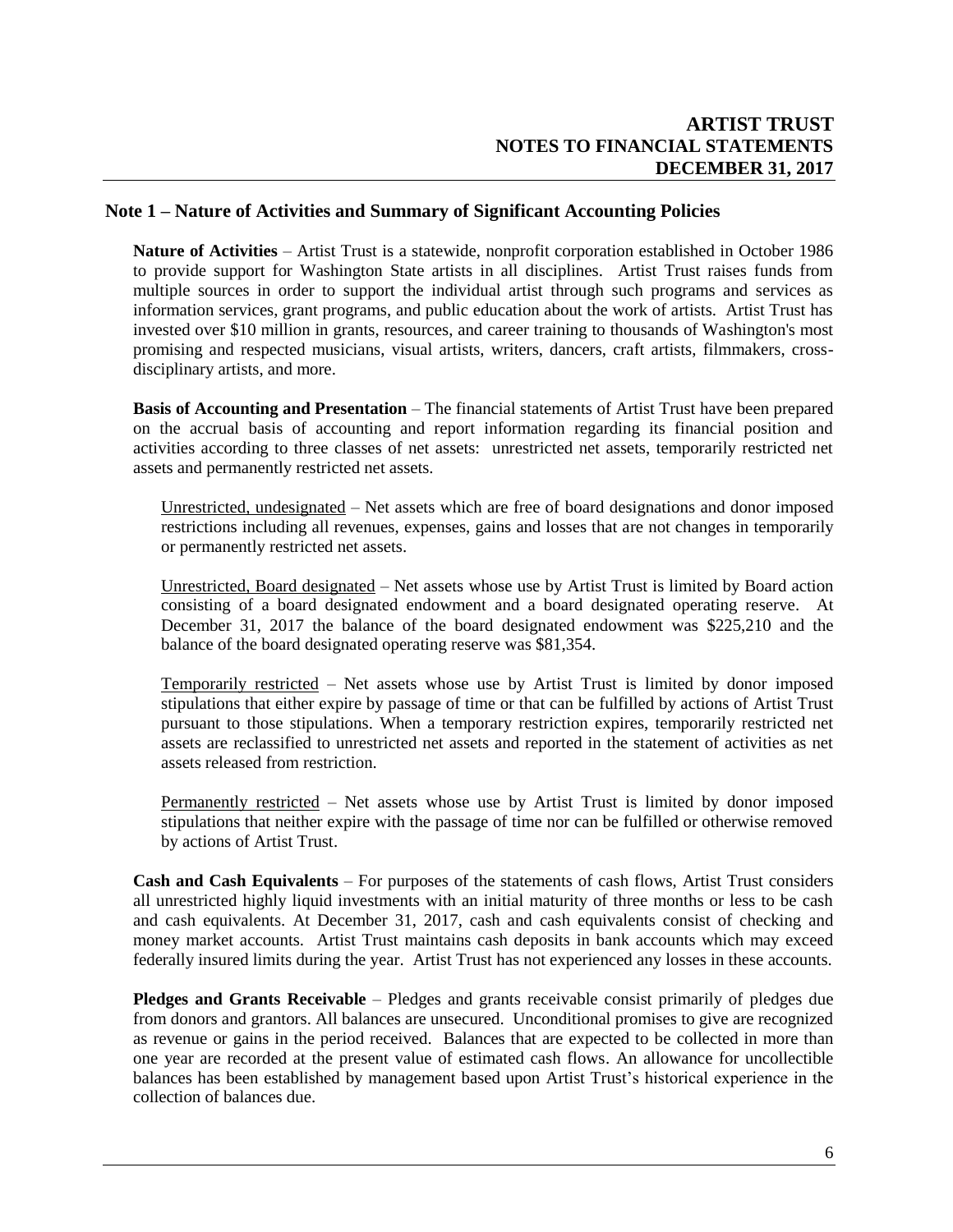#### **Note 1 – Nature of Activities and Summary of Significant Accounting Policies (Continued)**

**Certificate of Deposit** – The certificate of deposit is held at a local financial institution and is reported at fair value in the statements of financial position. The certificate of deposit has an interest rate of 1.391% and will mature in 2018.

**Investments Held by The Seattle Foundation** – Investments held by The Seattle Foundation represent endowment funds that Artist Trust has invested with The Seattle Foundation. These funds are stated at their fair value in the statements of financial position. Investment return is included in the accompanying statements of activities.

**Assets Held in Trust** – Assets held in trust represent endowment assets held by a third party with the stipulation that certain amounts as determined by the Trustee are provided to Artist Trust annually. Assets held in trust are stated at the fair value of the underlying trust assets.

**Property and Equipment** – Property and equipment is carried at cost. Depreciation is computed using the straight-line method over a period of three to five years for furniture and equipment and 30 years for the condominium. Property and equipment also includes artwork for display which was recorded at the estimated fair value at the time of donation. Artist Trust follows a policy whereby it capitalizes purchases of property and equipment of \$500 or greater that provide future benefits over a period longer than one year.

**Revenue Recognition** – Contributions, benefit events, and grants from government agencies are recorded as increases in unrestricted or temporarily restricted net assets, depending on the existence and/or nature of any donor restrictions. When a stipulated time restriction ends or purpose restriction is accomplished, temporarily restricted net assets are reclassified to unrestricted net assets and reported in the statement of activities as net assets released from restriction.

Program revenue from training and usage fees is recognized in the period in which the related training or service is performed. Accordingly, fees received for future training is deferred until the training occurs.

**In-kind Contributions** – Donations of facilities, goods and services are recognized as revenue at the estimated fair value at the date of donation if they meet the criteria for recognition. Artist Trust recognizes donated services if the services received (a) create or enhance nonfinancial assets or (b) require specialized skills, are provided by individuals possessing those skills, and would typically need to be purchased if not donated.

For the year ended December 31, 2017, Artist Trust received \$19,931 in donated services, including \$5,900 for program services, \$535 for management and general, and \$13,496 for the auction.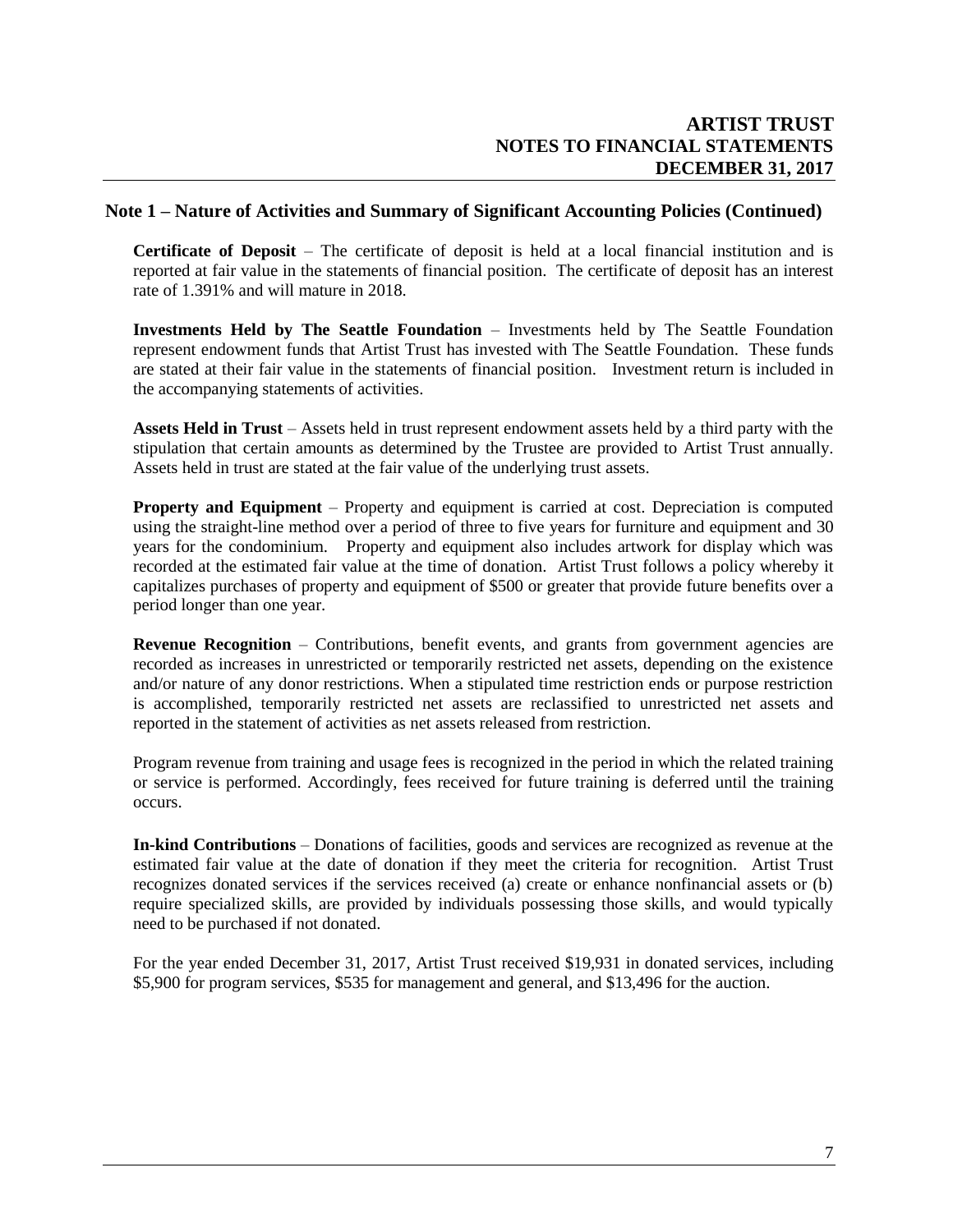#### **Note 1 – Nature of Activities and Summary of Significant Accounting Policies (Continued)**

**Expense Allocation** – The costs of providing various programs and other activities have been summarized on a functional basis in the statement of functional expenses. Accordingly, certain costs have been allocated among the programs and supporting services benefited.

**Estimates** – Management uses estimates and assumptions in preparing financial statements. Those estimates and assumptions affect the reported amounts of assets and liabilities, the disclosure of contingent assets and liabilities, and the reported revenues and expenses. Actual results could differ from those estimates.

**Income Tax Status** – Artist Trust is exempt from federal income tax under Section 501(c)(3) of the Internal Revenue Code. Artist Trust qualifies for the charitable contribution deduction under Section  $170(b)(1)(A)(vi)$  and has been classified as an organization other than a private foundation under Section 509(a)(1).

**Subsequent Events** – Subsequent events were evaluated through May 19, 2018, which is the date the financial statements were available to be issued.

#### **Note 2 – Cash Flow Information**

The following reconciles the changes in net assets to net cash used by operating activities for the year ended December 31:

| Change in net assets                             | \$<br>613,778 |
|--------------------------------------------------|---------------|
| Adjustments to reconcile change in net assets to |               |
| net cash used by operating activities:           |               |
| Depreciation                                     | 24,588        |
| Endowment gain                                   | (294, 884)    |
| Reinvested endowment earnings, net               | (2,729)       |
| Change in:                                       |               |
| Pledges and grants receivable                    | (480,902)     |
| Prepaid expenses                                 | (5,256)       |
| Accounts payable and accrued liabilities         | (10,079)      |
| Grants payable                                   | (3,000)       |
| Deferred revenue                                 | 2,350         |
|                                                  | (156, 134)    |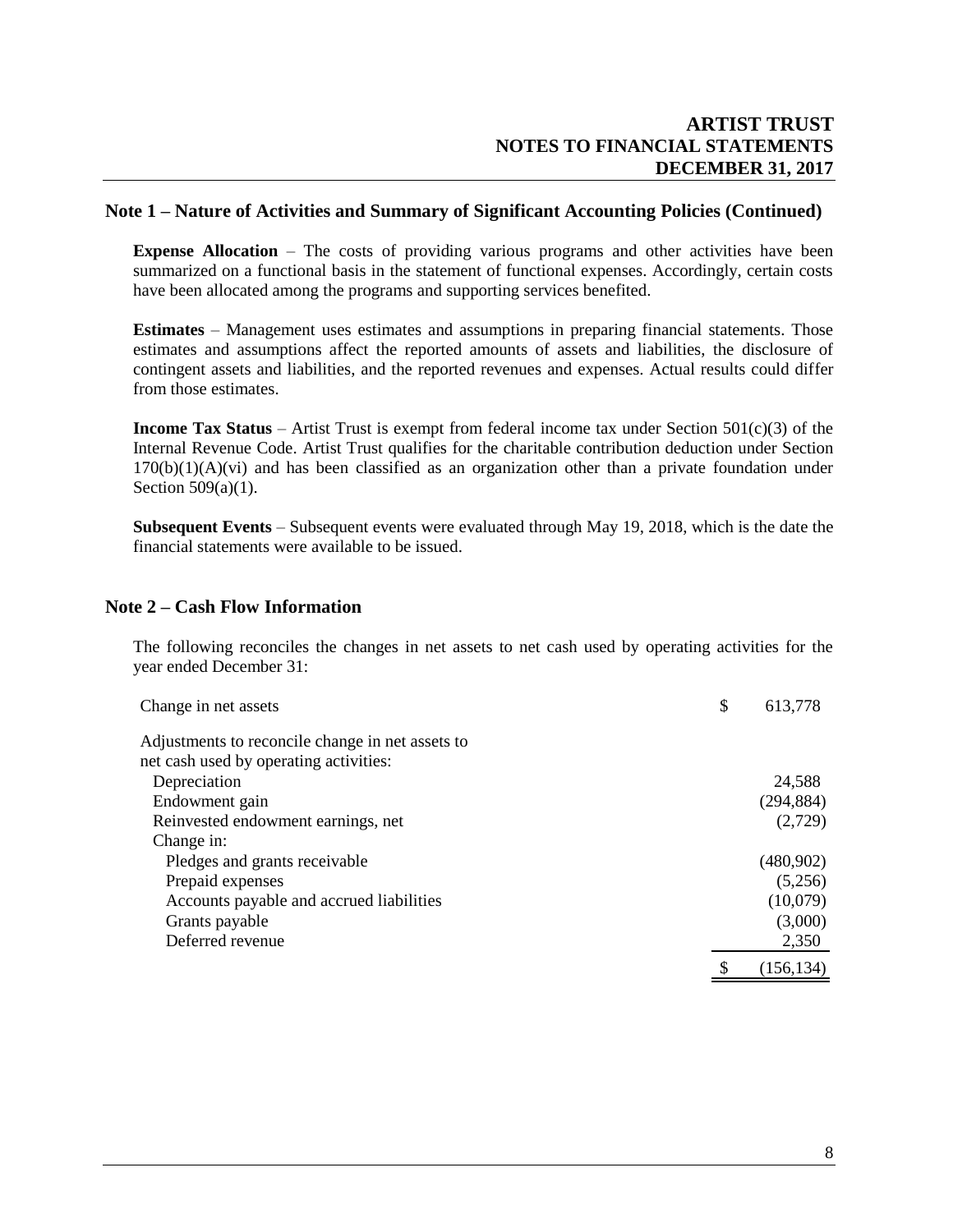#### **Note 3 – Fair Value Measurements and Investments**

Fair value is defined as the price received to sell an asset or paid to transfer a liability in an orderly transaction between market participants. Accounting standards establish a hierarchy for measuring fair value that gives the highest priority to unadjusted quoted prices in active markets (Level 1) and the lowest priority to unobservable inputs (Level 3). The three levels of the fair value hierarchy are as follows:

- Level 1 Unadjusted quoted prices for identical assets or liabilities in active markets.
- Level 2 Quoted prices for similar assets or liabilities in active markets, quoted prices for identical assets or liabilities in inactive markets, or other inputs that can be corroborated by observable market data.
- Level 3 Inputs that are not observable that reflect management's assumptions and estimates.

The following table summarizes the valuation of Artist Trust's financial investments and interests under the fair value hierarchy at December 31, 2017:

|                                                   | Level 1                  | Level 2                  | Level 3     | Total       |
|---------------------------------------------------|--------------------------|--------------------------|-------------|-------------|
| Certificates of deposit                           | 105,631                  | $\overline{\phantom{a}}$ |             | 105,631     |
| <b>Investments held by The Seattle Foundation</b> | -                        |                          | 1.887.544   | 1.887.544   |
| Assets held in trust                              | $\overline{\phantom{0}}$ | $\overline{\phantom{0}}$ | 178,861     | 178,861     |
|                                                   | 105,631                  | $\overline{\phantom{0}}$ | \$2,066,405 | \$2,172,036 |

The changes in financial investments and interests measured at fair value using level 3 inputs are reflected below for the year ended December 31, 2017:

| Balance, beginning of year          | 1,836,692 |
|-------------------------------------|-----------|
| Interest and dividends, net of fees | 2.729     |
| Gains                               | 294.884   |
| Distributions received              | (67,900)  |
| Balance, end of year                | 2,066,405 |
|                                     |           |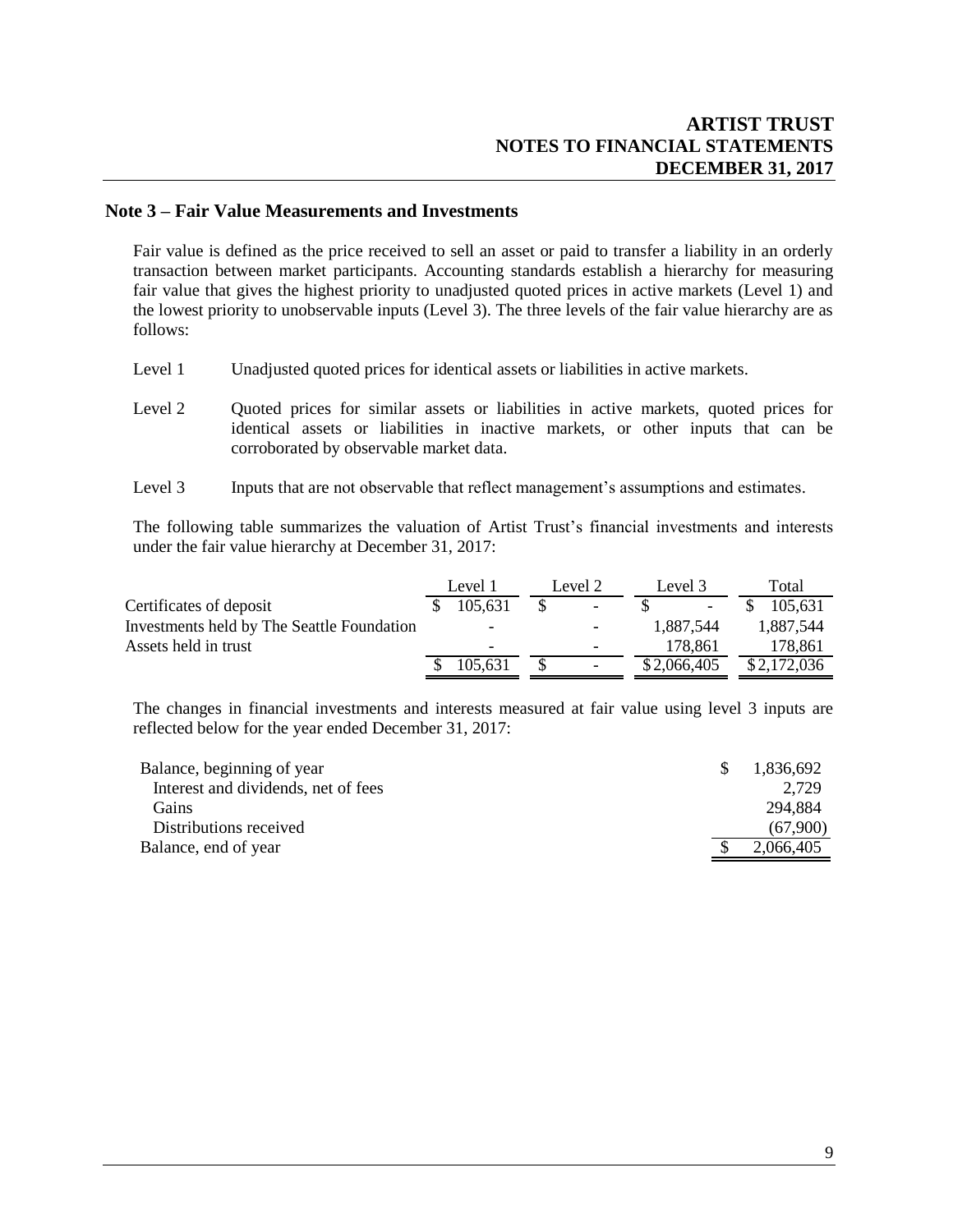#### **Note 3 – Fair Value Measurements and Investments (Continued)**

Investment return is as follows for the year ended December 31, 2017:

| Interest and dividends             | <sup>S</sup> | 6.325     |
|------------------------------------|--------------|-----------|
| Interest and dividends - endowment |              | 29,723    |
| Realized gains - endowment         |              | 75.169    |
| Unrealized gains - endowment       |              | 219,715   |
| Investment fees - endowment        |              | (32, 885) |
|                                    |              | 298.047   |

#### **Note 4 – Pledges and Grants Receivable**

Pledges and grants receivable consist of the following at December 31, 2017:

| Receivable in less than one year         | 429.916   |
|------------------------------------------|-----------|
| Receivable in one to five years          | 656,100   |
|                                          | 1,086,016 |
| Less discount to net present value       | (36, 558) |
| Less allowance for uncollectible pledges | (20,000)  |
|                                          | 1,029,458 |

Artist Trust uses a rate of 2% to calculate the present value of receivables that are due in more than one year.

### **Note 5 – Property and Equipment**

Property and equipment consist of the following at December 31, 2017:

| Condominium                       | 687,553    |
|-----------------------------------|------------|
| Furniture, equipment and software | 18,393     |
| Artwork                           | 9,300      |
|                                   | 715,246    |
| Less accumulated depreciation     | (387, 123) |
|                                   | 328,123    |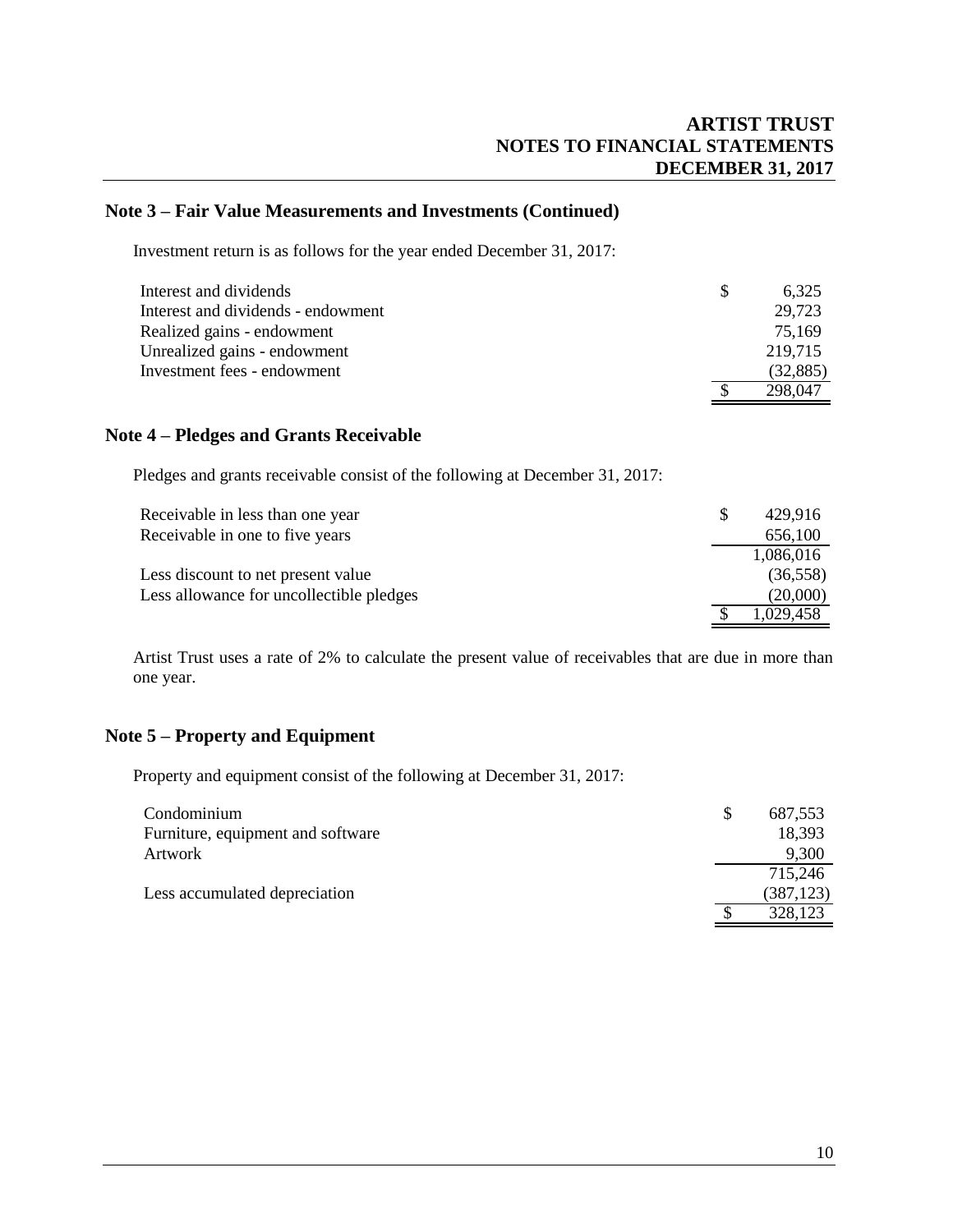#### **Note 6 – Loan Payable**

Artist Trust has a loan payable to a bank with an original balance of \$350,000. The loan is secured by a deed of trust on Artist Trust's condominium office, payable in monthly installments of \$1,554. Interest may be adjusted on this loan every five years based on the changes in an independent index such that the loan bears interest at 2.5% over the index. In 2017, the rate decreased from 4.41% to 4.20%. Interest expense totaled \$8,557 for the year ended December 31, 2017, and is included in occupancy expense. The loan matures in December 2031.

The following is a schedule of future minimum principal payments under the loan for the years ending December 31:

| 2018       | \$<br>10,527 |
|------------|--------------|
| 2019       | 10,985       |
| 2020       | 11,441       |
| 2021       | 11,959       |
| 2022       | 12,478       |
| Thereafter | 138,847      |
|            | 196,237      |

### **Note 7 – Temporarily Restricted Net Assets**

Temporarily restricted net assets consist of the following at December 31, 2017:

| Campaign for a Creative Future - to be received in future year | \$<br>493,523 |
|----------------------------------------------------------------|---------------|
| <b>Accumulated Endowment Earnings</b>                          | 367,227       |
| James W Ray Grant                                              | 128,323       |
| Spokane Project                                                | 63,968        |
| <b>Arts Innovator Award</b>                                    | 63,440        |
| Venture Fund                                                   | 30,100        |
| Storyteller                                                    | 40,450        |
| Conductive Garboil Grant                                       | 11,152        |
| GAP - Latino Scholarship Fund                                  | 3,300         |
| <b>WAHIP Artist Clinics</b>                                    | 2,575         |
| Filipino Scholarship Fund                                      | 505           |
| Latino Scholarship Fund                                        | 444           |
| <b>Emergency Relief Grant</b>                                  | 393           |
| <b>EDGE</b> for Film                                           | 69            |
|                                                                | 1,205,469     |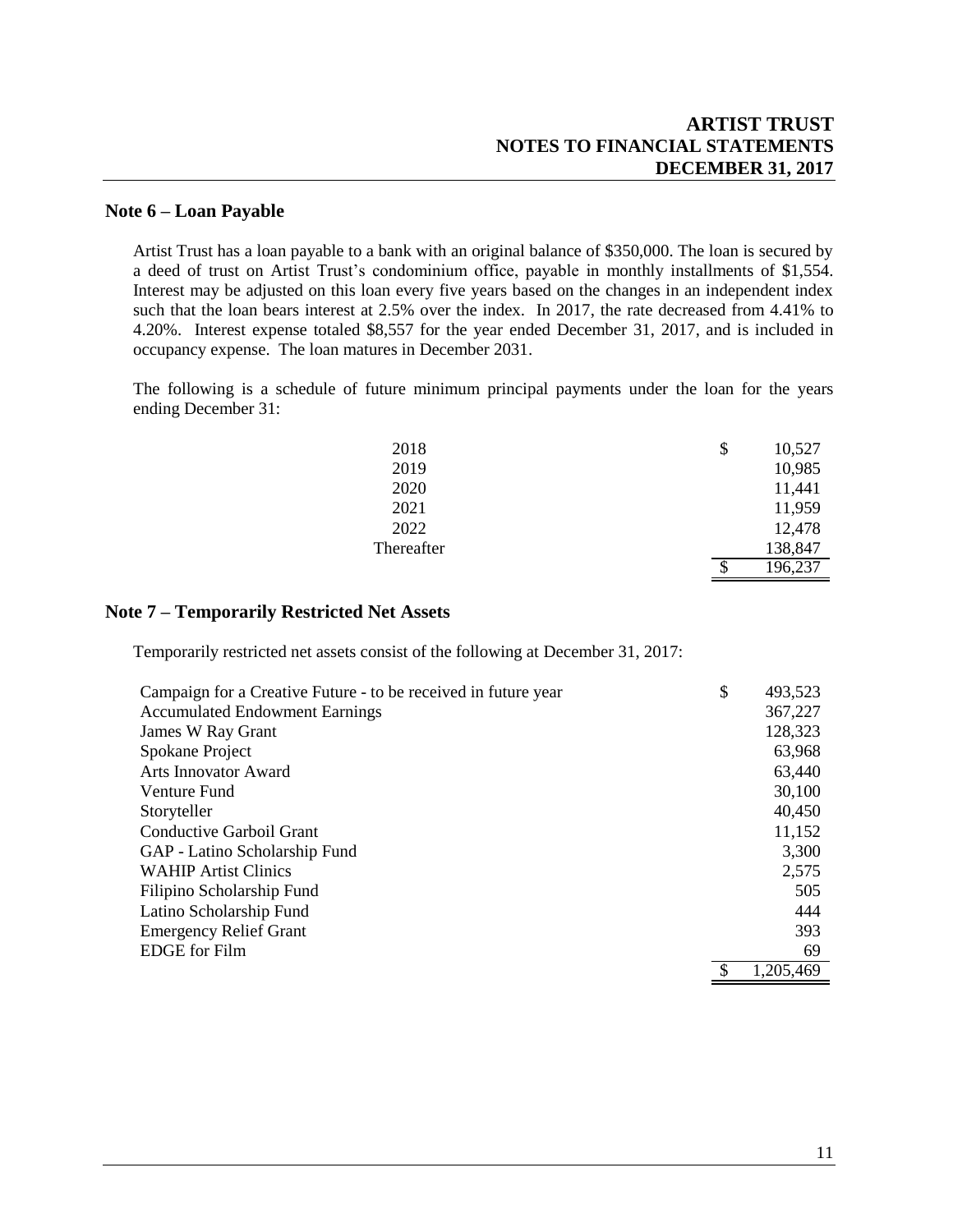#### **Note 8 – Board Designated and Permanently Restricted Net Assets**

**Nature of Board Designated and Permanently Restricted Net Assets and Applicable Laws** – Board designated and permanently restricted net assets are included primarily as investments and assets held in trust and consist of board and donor restricted endowments in which the investment return is to be used to support the programs and operations of Artist Trust.

Absent of explicit donor stipulations to the contrary, the Board of Trustees of Artist Trust has interpreted the Uniform Prudent Management of Institutional Funds Act (UPMIFA) as requiring the preservation of the fair value of the original gift as of the gift date of the donor restricted endowment funds. As a result of this interpretation, Artist Trust classifies as permanently restricted net assets (a) the original value of gifts donated to the permanent endowment and (b) the original value of subsequent gifts to the permanent endowment.

The remaining portion of the donor restricted endowment fund that is not classified in permanently restricted net assets is classified as temporarily restricted net assets until those amounts are appropriated for expenditure by Artist Trust in a manner consistent with the standard of prudence prescribed by UPMIFA. In accordance with UPMIFA, Artist Trust considers the following factors in making a determination to appropriate or accumulate donor restricted endowment funds: (1) the duration and preservation of the various funds, (2) the purposes of the donor restricted endowment funds, (3) general economic conditions, (4) the possible effect of inflation and deflation, (5) the expected total return from income and the appreciation of investments, (6) other resources of Artist Trust, and (7) Artist Trust's investment policies.

**Endowments Held by the Seattle Foundation** – Artist Trust invested its endowment funds with The Seattle Foundation. The Seattle Foundation was established in 1946 and since its formation has managed funds for many not-for-profit organizations in the Puget Sound Area. Under the terms of the agreement with the Seattle Foundation, the funds can be returned to Artist Trust only under rare circumstances and/or with the approval of both The Seattle Foundation's and Artist Trust's boards.

The funds are designated by The Seattle Foundation under various names and are collectively referred to as the Artist Trust Endowment Fund (the Fund). The Fund was established at The Seattle Foundation through a designated endowment fund agreement. The Fund is invested by The Seattle Foundation in its consolidated fund. The Fund is measured at fair value using Level 3 inputs as described in Note 3 above.

The Fund's purpose is to support the operations of Artist Trust in carrying out its mission. The intent is to ensure the long-term viability and sustainability of Artist Trust. From time to time and under its spending policy, The Seattle Foundation releases and distributes funds to Artist Trust for its operations.

Return Objectives and Risk Parameters – The Fund is under permanent management at The Seattle Foundation through a designated endowment fund agreement, as noted above, in order to provide for professional long term management of these funds. As a result, Artist Trust does not have control over the return objectives, risk parameters, investment objectives or spending policy for the Fund.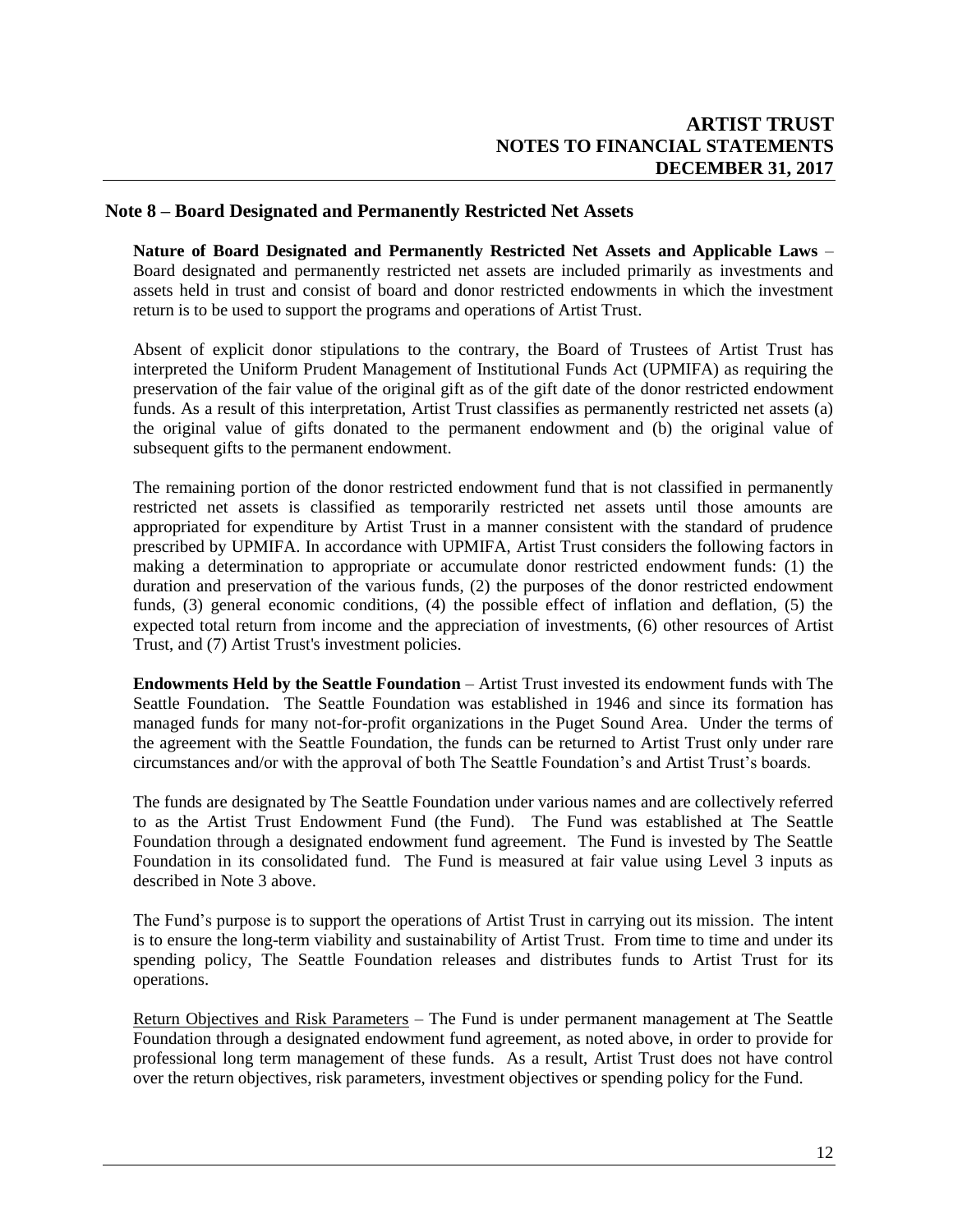### **Note 8 – Board Designated and Permanently Restricted Net Assets (Continued)**

The Seattle Foundation has adopted investment and spending policies for endowment assets that attempt to provide a predictable stream of funding to programs supported by endowments while seeking to maintain the purchasing power of endowment assets. Under this policy, as approved by the board of directors of The Seattle Foundation, endowment assets are invested in a manner that is intended to produce results that, over time, will provide a real rate of return equal to the spending rate while assuming a reasonable level of investment risk. The Seattle Foundation expects its endowment funds, over time, to provide an average real rate of return of approximately 4.5%. Currently, the expected nominal rate of return is approximately 8%. Actual returns in any given year may vary from these amounts.

Strategies Employed for Achieving Objectives – The Seattle Foundation, as noted above, invests the Fund in its consolidated fund in which funds from all donors are commingled in a diversified asset allocation. To satisfy its long term rate of return objectives, The Seattle Foundation relies on a total return strategy in which investment returns are achieved through both capital appreciation (realized and unrealized) and current yield (interest and dividends). The Seattle Foundation targets a diversified asset allocation that places a greater emphasis on equity-based investments to achieve its long-term return objectives within prudent risk constraints.

Spending Policy and How the Investment Objectives Relate to Spending Policy – As noted above, the Fund is subject to the spending policy of The Seattle Foundation, and thus, Artist Trust does not control the timing or amount of release of funds. Artist Trust receives annual disbursements of all available funds under The Seattle Foundation's spending policy. While The Seattle Foundation's spending policy may be changed by its board at any time, The Seattle Foundation has a general policy of appropriating for distribution each year 4.5% of the Fund's fair market value over the prior 12 quarters through the calendar year-end preceding the fiscal year in which the distribution is planned. In establishing this policy, The Seattle Foundation considered the long-term expected return on any endowment funds. Accordingly, over the long term, The Seattle Foundation expects the current spending policy to allow the Fund to grow at a rate equal to inflation. This is consistent with Artist Trust's objective to maintain the purchasing power of the Fund's assets held in perpetuity.

Funds with Deficiencies – From time to time, the fair value of assets associated with individual donor restricted endowment funds may fall below the level that the donor requires Artist Trust to retain as a fund of perpetual duration.

**Endowment Held by ArtsFund Foundation** – The Kreielsheimer Remainder Foundation established the Kreielsheimer Artist Trust Fund, a permanent endowment fund for the benefit of Artist Trust. In 2012, the Kreielsheimer Artist Trust Fund was transferred to ArtsFund Foundation (ArtsFund). The purpose of the Kreielsheimer Artist Trust Fund is to provide general support of the programs and organizational operations of Artist Trust. Under the terms of the agreement with ArtsFund, the Kreielsheimer Artist Trust Fund is managed by ArtsFund, utilizing a total return asset management approach designed to achieve a maximum total return, including in the measurement thereof, unrealized appreciation and depreciation.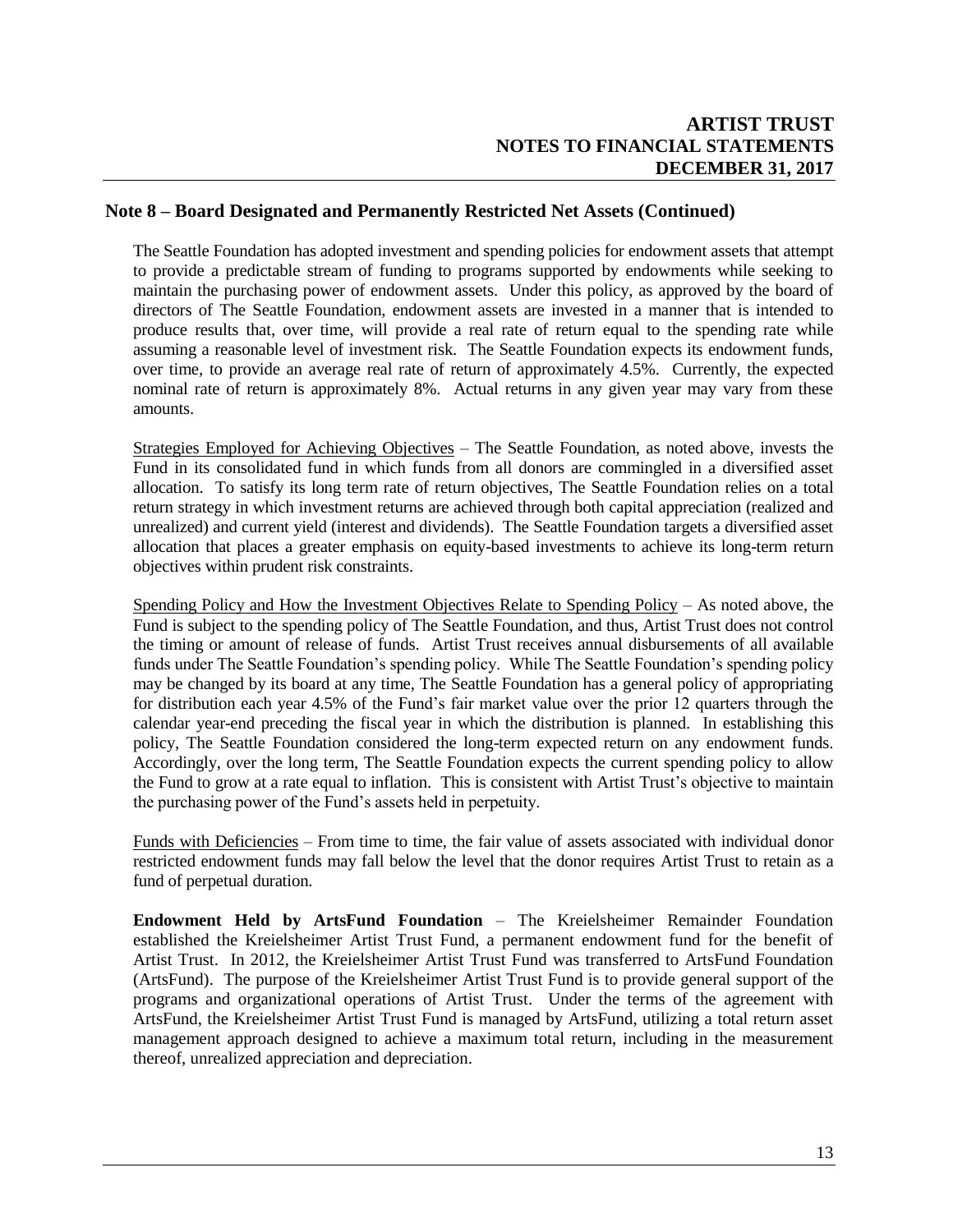#### **Note 8 – Board Designated and Permanently Restricted Net Assets (Continued)**

The Kreielsheimer Artist Trust Fund is pooled along with ArtsFund's other funds. The distribution policy is established by the ArtsFund Board of Directors. As a result, Artist Trust does not have control over the return objectives, risk parameters, investment objectives or spending policy for the Fund. As determined by the Arts Fund Board of Directors, annual distributions equal 5% of the fund balance as of December 31<sup>st</sup> of the previous year. The Kreielsheimer Artist Trust Fund is measured at fair value using Level 3 inputs as described in Note 3 above.

**Campaign for a Creative Future** – Artist Trust has embarked on a fundraising campaign which seeks to raise \$3.5 million to help build the sustainability of Artist Trust and fuel innovation for individual artists. An endowment has been created as part of this campaign, and endowed gifts received will support the increased capacity of Artist Trust. During the campaign, Artist Trust is holding endowed gifts in money market funds and pledges receivable. The investment strategies and spending policy will be determined at the conclusion of the campaign.

|                                           |              |         |            | Temporarily |            | Permanently |       |             |
|-------------------------------------------|--------------|---------|------------|-------------|------------|-------------|-------|-------------|
|                                           | Unrestricted |         | Restricted |             | Restricted |             | Total |             |
| Endowment Funds at The Seattle Foundation |              |         |            |             |            |             |       |             |
| <b>Board Designated Endowment</b>         | \$           | 60,097  | \$         |             | S          |             | S     | 60,097      |
| <b>General Endowment</b>                  |              |         |            | 206,994     |            | 702,364     |       | 909,358     |
| Lifetime Achievement Endowment            |              |         |            | 75,660      |            | 357,856     |       | 433,516     |
| Panaca Endowment                          |              |         |            | 32,165      |            | 100,000     |       | 132,165     |
| <b>Shirley Endowment</b>                  |              |         |            | 19,261      |            | 150,000     |       | 169,261     |
| <b>Gurvich Endowment</b>                  |              |         |            | 9,895       |            | 100,000     |       | 109,895     |
| Shari Behnke Endowment                    |              |         |            | 19,682      |            | 40,000      |       | 59,682      |
| Mills Endowment                           |              |         |            | 3,570       |            | 10,000      |       | 13,570      |
| Total Funds at The Seattle Foundation     |              | 60,097  |            | 367,227     |            | 1,460,220   |       | 1,887,544   |
| Kreielsheimber Artist Trust Fund          |              |         |            |             |            | 178,861     |       | 178,861     |
| Campaign for a Creative Future            |              | 165,113 |            |             |            | 21,500      |       | 186,613     |
|                                           |              | 225,210 |            | 367,227     |            | \$1,660,581 |       | \$2,253,018 |

Endowment net assets composition by type of fund as of December 31, 2017 is as follows: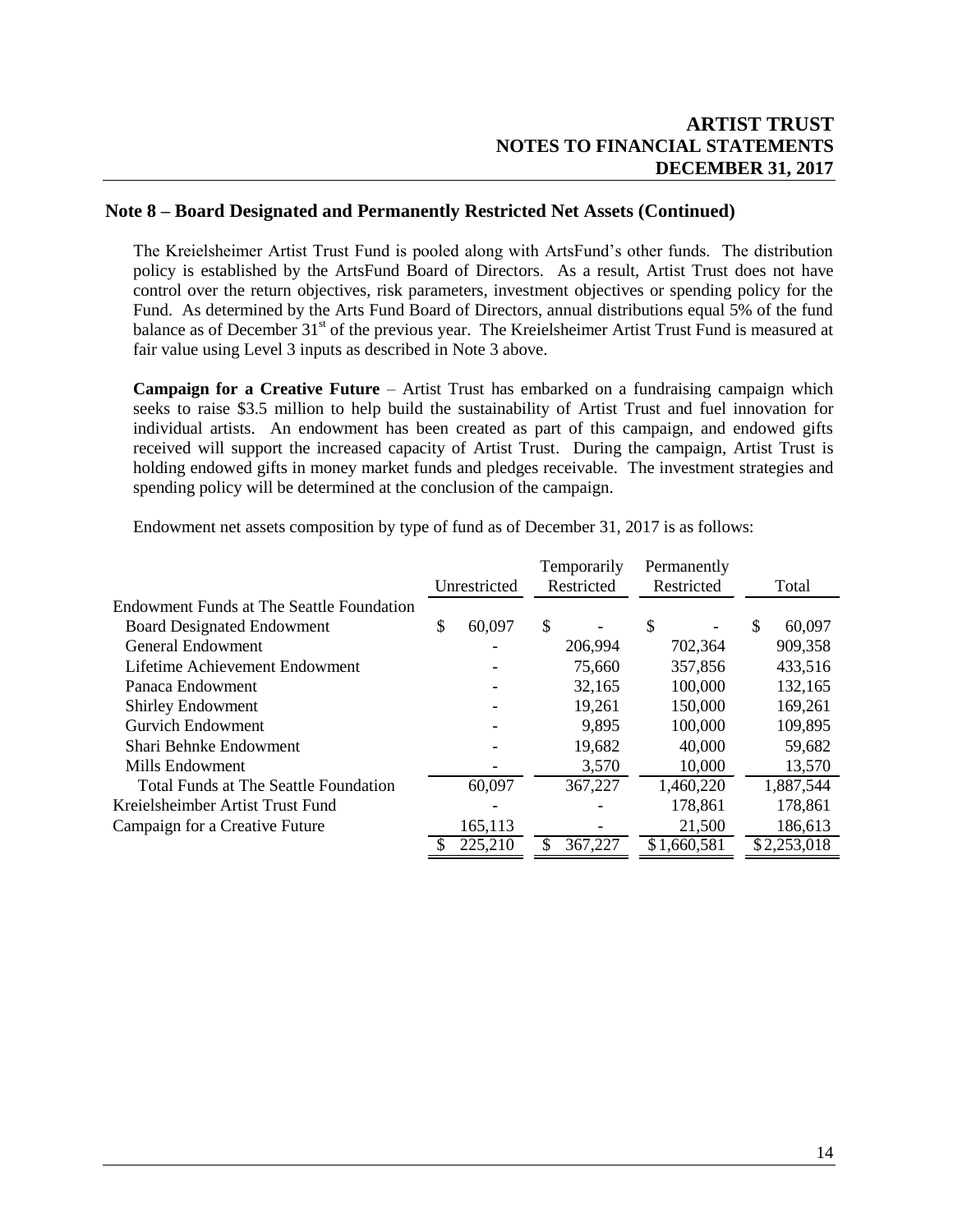### **Note 8 – Board Designated and Permanently Restricted Net Assets (Continued)**

Changes in endowment net assets are as follows for the year ended December 31, 2017:

|              | Temporarily  | Permanently |             |
|--------------|--------------|-------------|-------------|
| Unrestricted | Restricted   | Restricted  | Total       |
| 255,191      | 166,350<br>S | \$1,642,876 | \$2,064,417 |
| 35,524       |              |             | 35,524      |
|              |              | 2,729       | 2,729       |
| 10,431       | 258,577      | 25,876      | 294,884     |
|              |              | (4,500)     | (4,500)     |
| (75, 936)    | (57,700)     |             | (133, 636)  |
|              |              | (6,400)     | (6,400)     |
| 225.210      | 367,227      | \$1,660,581 | \$2,253,018 |
|              |              |             |             |

#### **Note 9 – Benefit Events**

Benefit events revenue is shown in the statements of activities net of consumable costs that directly benefit the participants of the event. The net revenue is as follows for the year ended December 31, 2017:

| Gross special events revenue       | 439.556  |
|------------------------------------|----------|
| Less cost of direct donor benefits | (58.558) |
|                                    | 380.998  |

### **Note 10 – Retirement Plan**

Artist Trust has a Simple IRA plan (the Plan) for employees who meet the Plan's eligibility requirements. Artist Trust matches a portion of employee contributions. Artist Trust contributed \$10,437 to the Plan during the year ended December 31, 2017.

#### **Note 11 – Fundraising Expenses**

In order to accomplish Artist Trust's mission of providing grants to artists, a significant amount of time must be spent raising grant money. As a result of these efforts and because of the nature of Artist Trust, the proportion of fundraising expenses may be higher than for other non-profit organizations. Total fundraising expenses were \$399,988 for the year ended December 31, 2017.